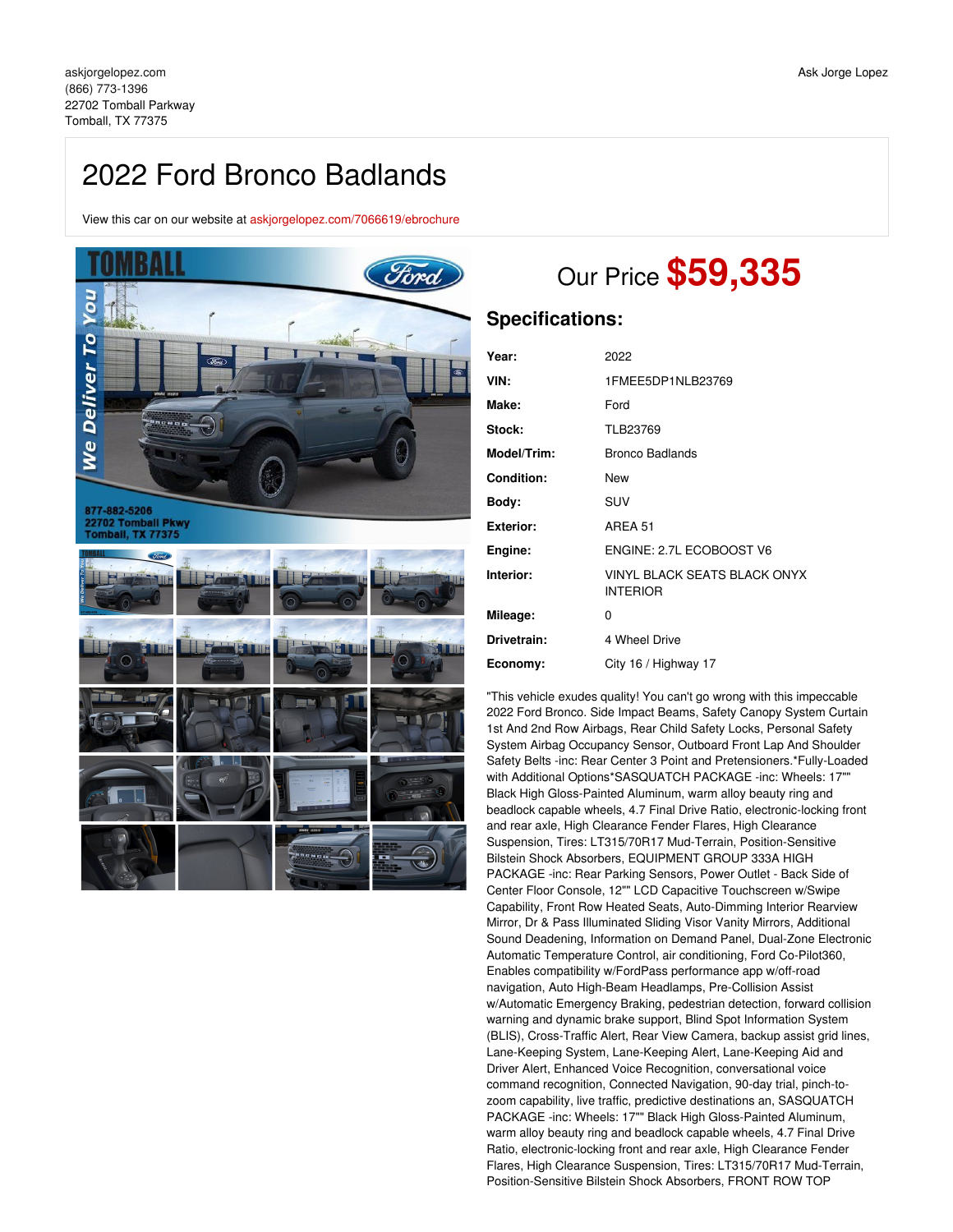PANELS & DOOR STORAGE BAGS -inc: Custom accessory, preinstalled, Hard tops contain the front row top panels storage bag; this option adds the door storage bags, The door storage bags are unique to the number of doors, On-vehicle door storage is 4-door only, FRONT & REAR FLOOR LINERS W/O CARPET FLOOR MATS -inc: Custom accessory, pre-installed, Deletes standard carpet front and rear floor mats, FORD PERFORMANCE HEAVY-DUTY MODULAR FRONT BUMPER -inc: Custom accessory, pre-installed, Deletes standard LED fog lamps, EQUIPMENT GROUP 333A HIGH PACKAGE -inc: Rear Parking Sensors, Power Outlet - Back Side of Center Floor Console, 12"" LCD Capacitive Touchscreen w/Swipe Capability, Front Row Heated Seats, Auto-Dimming Interior Rearview Mirror, Dr & Pass Illuminated Sliding Visor Vanity Mirrors, Additional Sound Deadening, Information on Demand Panel, Dual-Zone Electronic Automatic Temperature Control, air conditioning, Ford Co-Pilot360, Enables compatibility w/FordPass performance app w/off-road navigation, Auto High-Beam Headlamps, Pre-Collision Assist w/Automatic Emergency Braking, pedestrian detection, forward collision warning and dynamic brake support, Blind Spot Information System (BLIS), Cross-Traffic Alert, Rear View Camera, backup assist grid lines, Lane-Keeping System, Lane-Keeping Alert, Lane-Keeping Aid and Driver Alert, Enhanced Voice Recognition, conversational voice command recognition, Connected Navigation, 90-day trial, pinch-to-zoom capability, live traffic, predictive destinations an, ENGINE: 2.7L ECOBOOST V6 -inc: electric brake boost, CARBONIZED GRAY MOLDED-IN-COLOR HARD TOP -inc: Rear-Window Defroster & Washer, Front Row Top Panels Storage Bag, For on-vehicle storage, AREA 51.\* Stop By Today \*A short visit to Tomball Ford located at 22702 Tomball Parkway, Tomball, TX 77375 can get you a tried-andtrue Bronco today!"

Position-Sensitive Bilstein Shock Absorbers, FRONT ROW TOP

#### 2022 Ford Bronco Badlands Ask Jorge Lopez - (866) 773-1396 - View this car on our website at[askjorgelopez.com/7066619/ebrochure](https://askjorgelopez.com/vehicle/7066619/2022-ford-bronco-badlands-tomball-tx-77375/7066619/ebrochure)

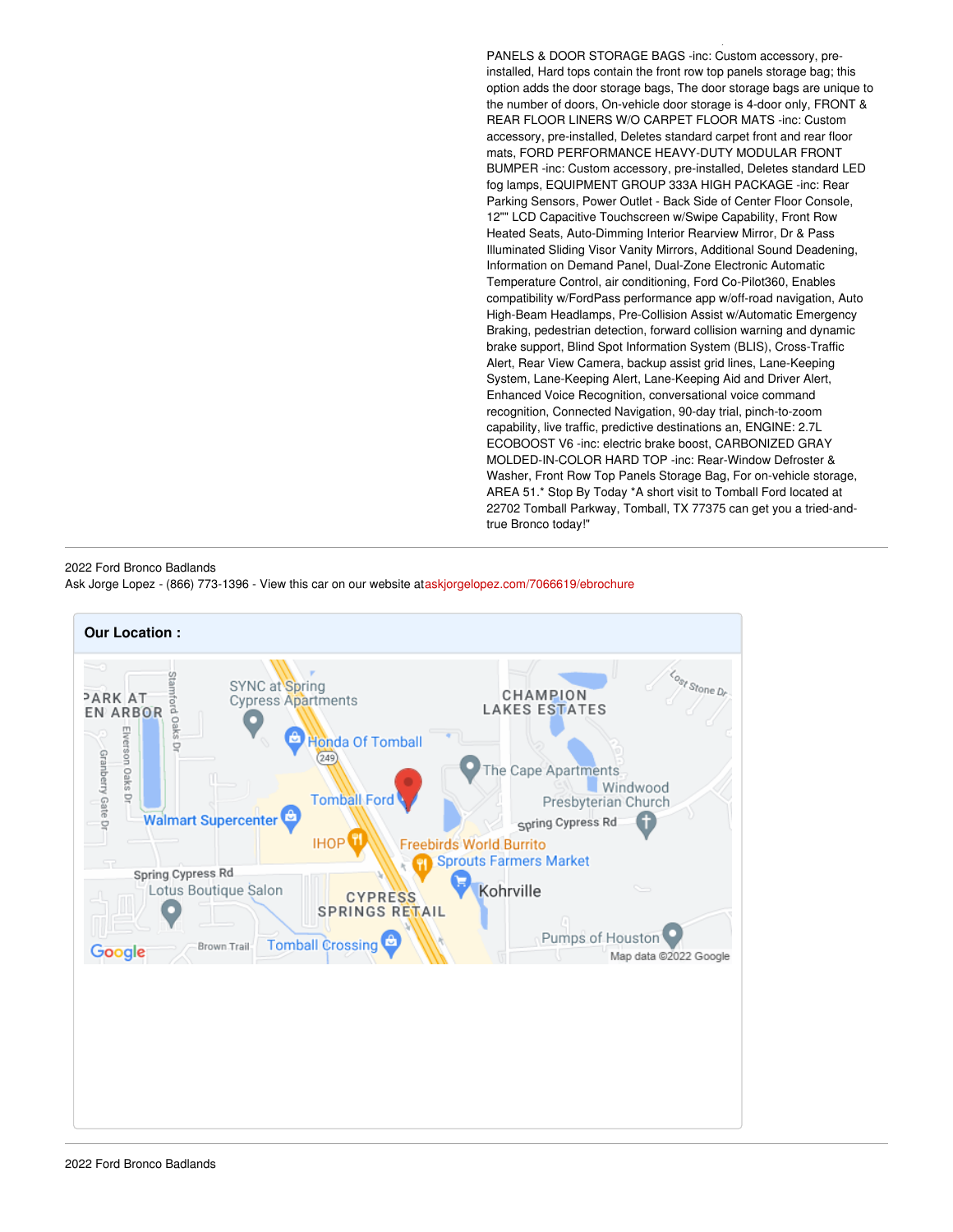# **Installed Options**

### **Interior**

- Driver Seat- Passenger Seat
- 60-40 Folding Split-Bench Front Facing Manual Reclining Fold Forward Seatback Vinyl Rear Seat
- Manual Tilt/Telescoping Steering Column
- Gauges -inc: Speedometer, Odometer, Voltmeter, Engine Coolant Temp, Tachometer, Inclinometer, Trip Odometer and Trip Computer
- Power Rear Windows and Removable 3rd Row Windows
- Leather/Metal-Look Steering Wheel- Front Cupholder- Rear Cupholder- Compass
- Proximity Key For Push Button Start Only
- Remote Keyless Entry w/Integrated Key Transmitter, Illuminated Entry, Illuminated Ignition Switch and Panic Button
- Cruise Control w/Steering Wheel Controls- Manual Air Conditioning
- HVAC -inc: Underseat Ducts- Locking Glove Box- Driver Foot Rest
- Leather/Metal-Look Gear Shifter Material
- Interior Trim -inc: Metal-Look Door Panel Insert and Metal-Look Interior Accents
- Marine Grade Vinyl Bucket Seats -inc: 6-way manual driver and passenger including
- fore/aft, up/down and recline and front driver/passenger seat back MOLLE strap system - Day-Night Rearview Mirror
- Driver And Passenger Visor Vanity Mirrors w/Driver And Passenger Auxiliary Mirror
- Full Floor Console w/Locking Storage, Mini Overhead Console and 2 12V DC Power **Outlets**
- Front Map Lights- Fade-To-Off Interior Lighting- Vinyl/Rubber Floor Trim
- Full Vinyl/Rubber Floor Covering -inc: Carpet Front And Rear Floor Mats
- Cargo Space Lights- Smart Device Remote Engine Start- Tracker System
- Dashboard Storage, Driver / Passenger And Rear Door Bins and 2nd Row Underseat Storage
- Power 1st Row Windows w/Driver And Passenger 1-Touch Up/Down
- Delayed Accessory Power- Power Door Locks w/Autolock Feature- Systems Monitor
- Redundant Digital Speedometer- Trip Computer- Outside Temp Gauge
- Digital/Analog Appearance
- Manual Adjustable Front Head Restraints and Foldable Rear Head Restraints
- Front Center Armrest- Perimeter Alarm- Engine Immobilizer- 2 12V DC Power Outlets - Air Filtration

#### **Exterior**

- Wheels: 17" Machined Carbonized Aluminum -inc: Gray-painted
- Tires: LT285/70R17 A/T -inc: full size spare tire w/TPMS- Aluminum Spare Wheel
- Spare Tire Mounted Outside Rear- Clearcoat Paint- Black Front Bumper w/2 Tow Hooks
- Black Rear Step Bumper w/2 Tow Hooks Black Fender Flares
- Black Side Windows Trim- Black Door Handles
- Black Power Heated Side Mirrors w/Convex Spotter and Manual Folding
- Removable Rear Window- Light Tinted Glass- Variable Intermittent Wipers
- Fully Galvanized Steel Panels- Gray Grille
- Manual Convertible Top w/Fixed Roll-Over Protection- Conventional Rear Cargo Access
- Tailgate/Rear Door Lock Included w/Power Door Locks
- Ford Co-Pilot360 Autolamp Auto On/Off Aero-Composite Led Low/High Beam Auto High-Beam Daytime Running Lights Preference Setting Headlamps w/Delay-Off
- Headlights-Automatic Highbeams- LED Brakelights

## **Safety**

- Driver Seat- Passenger Seat
- 60-40 Folding Split-Bench Front Facing Manual Reclining Fold Forward Seatback Vinyl Rear Seat
- Manual Tilt/Telescoping Steering Column
- Gauges -inc: Speedometer, Odometer, Voltmeter, Engine Coolant Temp, Tachometer, Inclinometer, Trip Odometer and Trip Computer
- Power Rear Windows and Removable 3rd Row Windows
- Leather/Metal-Look Steering Wheel- Front Cupholder- Rear Cupholder- Compass
- Proximity Key For Push Button Start Only
- Remote Keyless Entry w/Integrated Key Transmitter, Illuminated Entry, Illuminated Ignition Switch and Panic Butto
- Cruise Control w/Steering Wheel Controls- Manual Air Conditioning
- HVAC -inc: Underseat Ducts- Locking Glove Box- Driver Foot Rest
- Leather/Metal-Look Gear Shifter Material
- Interior Trim -inc: Metal-Look Door Panel Insert and Metal-Look Interior Accents